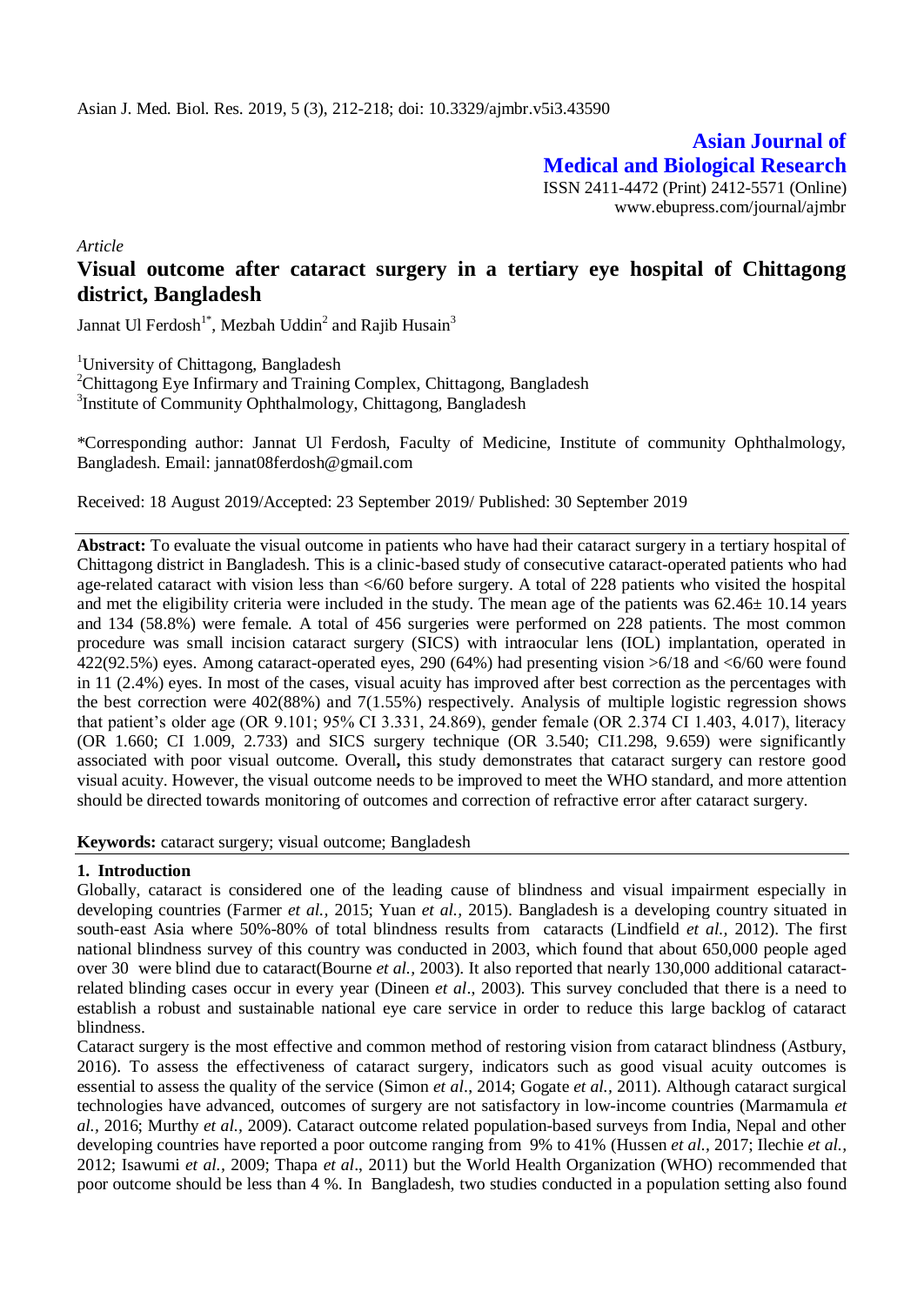similar poor outcomes (Bourne *et al.,* 2003; Lindfield *et al*., 2008). However, one study in a clinical setting in Bangladesh nearly met the WHO standard, but this study only investigated the visual outcome of manual small incision cataract surgery (MSICS) (Masum *et al.,* 2015). Therefore, more studies are required to monitor the outcomes of cataract surgery in Bangladesh.

The aim of this study is to present the findings of the visual outcome in patients who have undergone agerelated cataract surgery in a tertiary hospital in the Chittagong district of Bangladesh.

# **2. Materials and Methods**

This is a hospital-based study conducted at the Chittagong Eye Infirmary and Training Complex. Annually this hospital performs approximately 20,000 cataract operations. Patients who had visited the cataract clinic between March and August of 2014 were invited to participate in this study. Cataract operated patients with age-related cataract and pre-operative visual acuity less than 6/60 in each eye were included in this study. These patients were preferred, as the purpose of this study is to assess the outcome of the age-related blinding cataract after cataract surgery. Consequently, complicated cataract, traumatic cataracts, and cataract combined with glaucoma, cornea emergency or vitreoretinal diseases were excluded. These patients were excluded because of poor prognosis for vision after surgery

All socio-demographic and pre-operative data were collected retrospectively from the discharge records, whereas presenting and best corrected visual acuity was collected prospectively from the patients. All the required data, including demographic and surgery related data, were recorded in a pre-tested standard questionnaire form. In addition, patients with ICCE surgery was excluded for statistical analysis as there was only one patient found with ICCE.

The World Health Organization (WHO) recommended manual for Monitoring Cataract Surgical Outcomes (MCSO) were followed to define the produces and cataract surgery outcomes (Gogate *et al.,* 2011; Matta *et al.,*  2016). Presenting distance visual acuity (PVA) was recorded by using illuminated Snellen charts, without spectacles or with spectacles if the patient was already using them and with best corrected visual acuity after refraction. The visual acuity of each eye was classified according to the WHO recommended standard cataract outcome grading where good vision indicates VA 6/6 to 6/18, borderline vision indicates VA less than 6/18 to 6/60, and poor vision is less than 6/60.

The ethics committee of Chittagong Eye Infirmary and Training Complex approved this study. Patients were provided with a consent form and asked for their oral consent before the interview.

# **3. Results**

A total of 228 patients were enrolled in this study after meeting the inclusion criteria. Table 1 represents the socio-demographic characteristics of the cataract-operated patients. The mean age of the patients was  $62.46<sup>±</sup>$ 10.14 years, ranging from 40 to 97 years old. Of these patients, female participation 134 (58.8%) was significantly greater than male 94 (41.2%). A large number of the patients 152 (66.75%)) lived in rural areas and only 76 (33.3%) patients were from urban areas. Patients' literacy status showed that 135 (59.2%) patients were illiterate and 93 (40.8%) literate. Among the patients, 194 (85.1%) were retired, and 34 (14.9%) were engaged with business, professional and non-professional work.

Overall 456 cataract operations were performed on 228 patients. Surgery-related information is presented in Table 2. In 256 (56.1%) eyes three years has been passed since the operation, while 200 (43%) eyes were found operated before three years. In terms of surgical procedure, two types of techniques with IOL implantation were found, SICS and PHACO, where SICS alone was found in 422 (92.5 %) eyes.

Visual acuity outcomes in Table 3 show that more than half of the cataract-operated eyes 290 (63.6%) had good presenting visual acuity  $(5/18)$ , while borderline  $(6/18-6/60)$  and poor outcome  $( $6/60$ ) were found in 47$ (10.3%) eyes and 11 (2.4%) eyes respectively. After best correction, good visual acuity outcome was present in 402 (88.2%) eyes, and the remaining 54 (11.8%) eyes had  $\leq 6/18$  vision.

Table 4 shows the outcomes of presenting visual acuity on patient's age, gender, area, educational status, working status, type of surgery and surgery period by using chi-square statistics. This table highlighted that patients who were young, male, literate, undergone PHACO surgery and surgery period less than 3 years had comparatively better visual outcome than the other group of people.

Further analysis of Multiple logistic regression was performed to investigate the risk factors for visual acuity less than 6/18 (Table 5). Regression results indicate that patient's older age (OR 9.101; 95% CI 3.331, 24.869), female gender (OR 2.374 CI 1.403, 4.017), literacy (OR 1.660; CI 1.009, 2.733) and SICS (OR 3.540; CI1.298, 9.659) were significantly associated with poor visual outcome.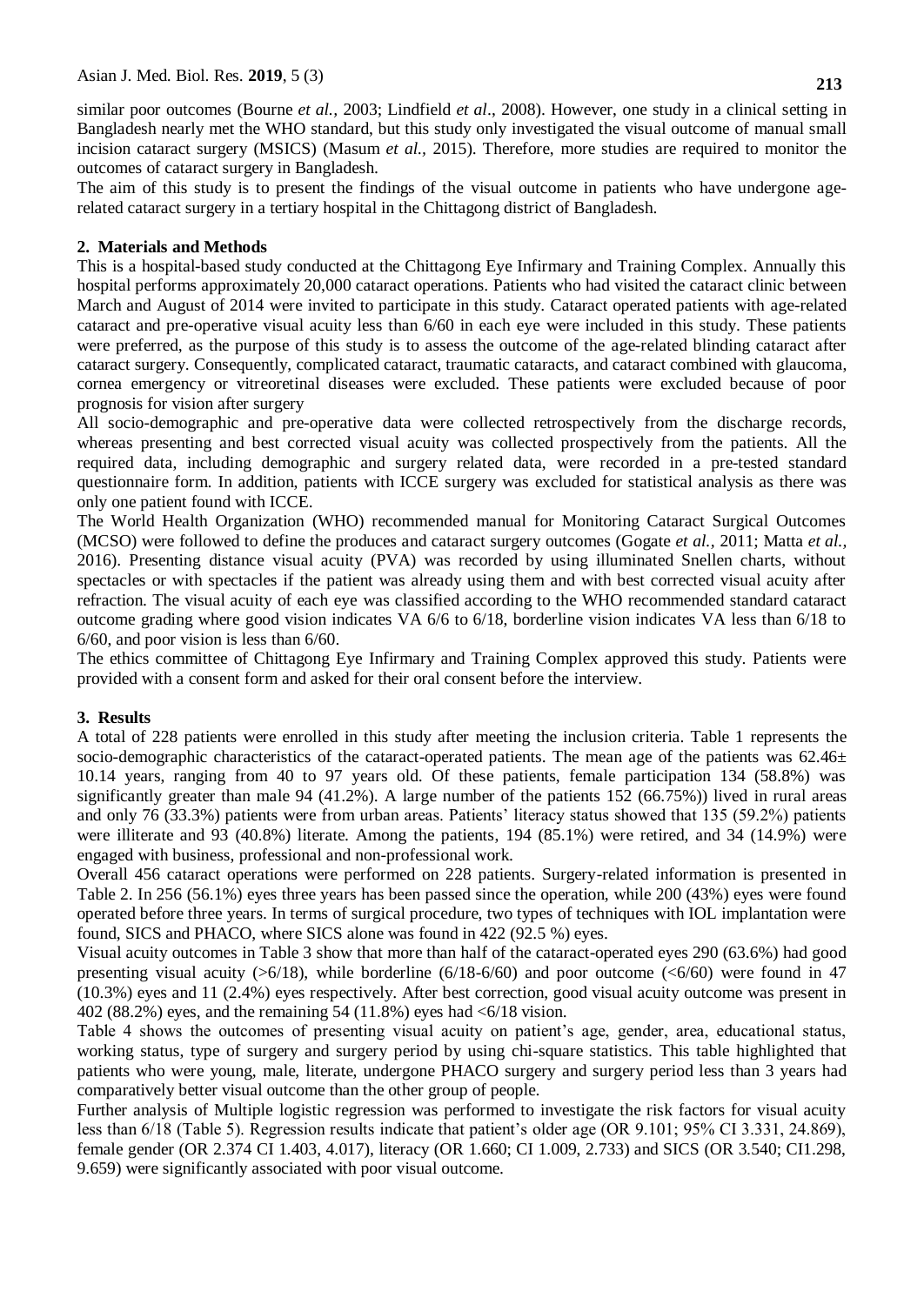| <b>Variable</b>           | $\bf No$ | $\%$ |
|---------------------------|----------|------|
| Age                       |          |      |
| 40-49                     | $22\,$   | 9.6  |
| 50-59                     | 50       | 21.9 |
| 60-69                     | 88       | 38.6 |
| 70-79                     | 68       | 29.8 |
| Gender                    |          |      |
| Male                      | 94       | 41.2 |
| Female                    | 134      | 58.8 |
| Area                      |          |      |
| Rural                     | 152      | 66.7 |
| Urban                     | 76       | 33.3 |
| <b>Educational status</b> |          |      |
| Illiterate                | 135      | 59.2 |
| literate                  | 93       | 40.8 |
| <b>Working status</b>     |          |      |
| Working                   | 34       | 14.9 |
| Not working               | 194      | 85.1 |
| <b>Total</b>              | 228      | 100% |

**Table 1. Demographic characteristics of the patients.**

|  |  |  |  |  |  |  |  | Table 2. Surgery related variables of the 456 cataract operated eyes. |  |
|--|--|--|--|--|--|--|--|-----------------------------------------------------------------------|--|
|--|--|--|--|--|--|--|--|-----------------------------------------------------------------------|--|

| <b>Variables</b>      | <b>Number</b> | $\frac{6}{6}$ |
|-----------------------|---------------|---------------|
| Type of the surgery   |               |               |
| PHACO+ IOL            | 34            | 7.5           |
| $SICS + IOL$          | 422           | 92.5          |
| <b>Surgery period</b> |               |               |
| $<$ 3 years           | 256           | 56.1          |
| $>3$ year             | 200           | 43.9          |

PHACO: Phacoemulsification, IOL: Intraocular Lens SICS: small incision cataract surgery

| Table 3. Visual acuity outcomes in 456 cataract operated eyes. |  |  |  |
|----------------------------------------------------------------|--|--|--|
|                                                                |  |  |  |

| <b>Category of Outcome</b> | <b>Level of VA</b>    | <b>Presenting VA</b> |               |     | <b>Best corrected VA</b> |  |
|----------------------------|-----------------------|----------------------|---------------|-----|--------------------------|--|
|                            |                       | N                    | $\frac{6}{9}$ | N   | $\frac{0}{0}$            |  |
| Good                       | $6/6 - 6/18$          | 290                  | 63.6          | 402 | 88.2                     |  |
| <b>Borderline</b>          | $<\frac{6}{18}$ -6/60 | 155                  | 34.0          | 47  | 10.3                     |  |
| Poor                       | $<\!\!6/60$           | 11                   | 2.4           | ⇁   | 1.5                      |  |
| Total                      |                       | 456                  | 100           | 456 | 100                      |  |

PHACO: Phacoemulsification, IOL: Intraocular Lens SICS: small incision cataract surgery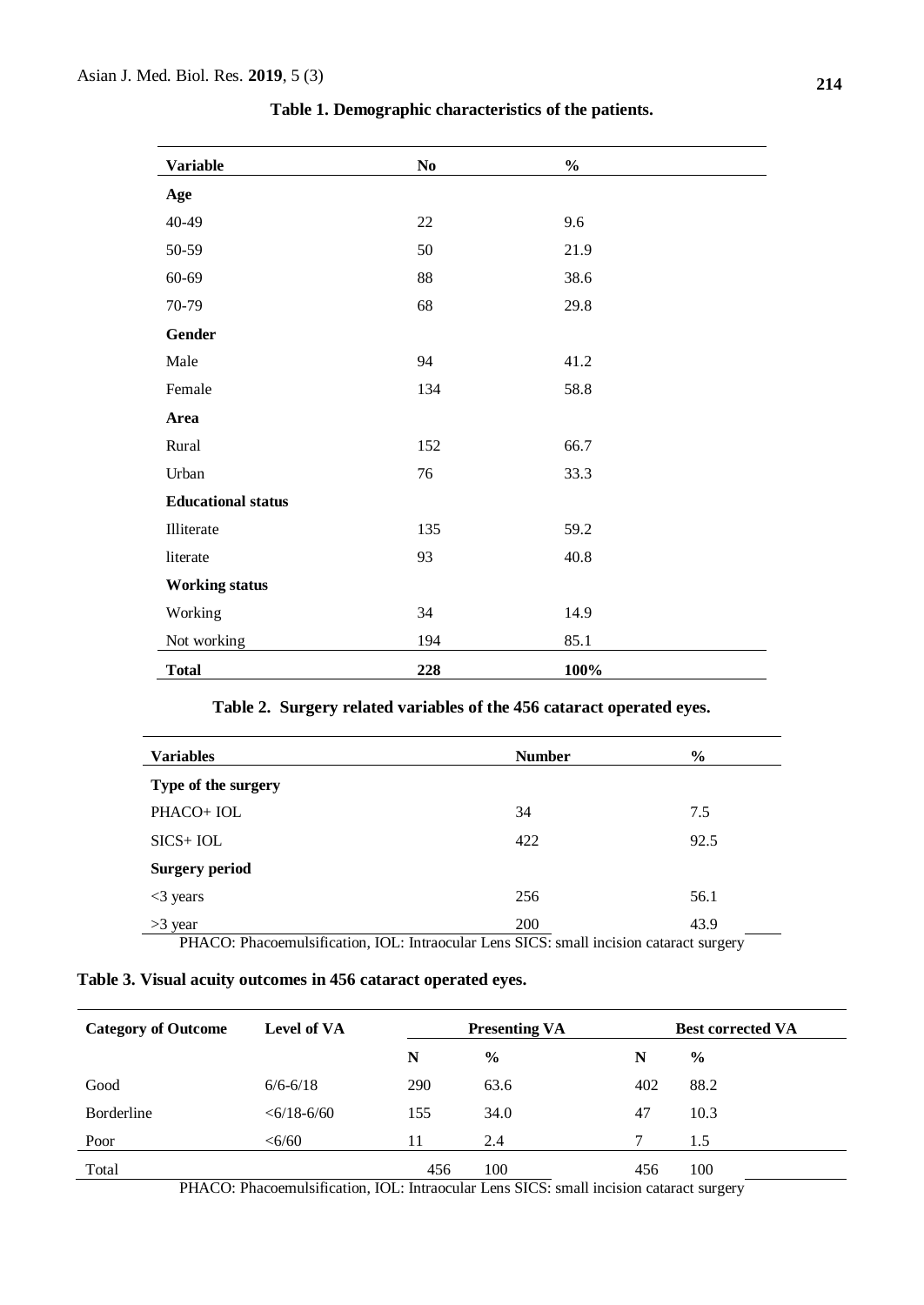| <b>Variable</b>           | All | $6/6 - 6/18$  | $<\frac{6}{18}$ -6/60 | < 6/60           |           |
|---------------------------|-----|---------------|-----------------------|------------------|-----------|
|                           |     | $N(\%)$       | $N(\%)$               | $N(\%)$          | p-value   |
| Age                       |     |               |                       |                  |           |
| 40-49                     | 44  | 38 (86.4%)    | 6(13.6%)              | $\mathbf{0}$     |           |
| 50-59                     | 100 | 74 (74.0%)    | 26 (26.0%)            | $\boldsymbol{0}$ |           |
| 60-69                     | 176 | $116(65.9\%)$ | 56 (31.8%)            | 4(2.3%)          | p<0.001   |
| $70+$                     | 136 | 61 (44.9%)    | 67 (49.3%)            | $8(5.9\%)$       |           |
| <b>Gender</b>             |     |               |                       |                  |           |
| Male                      | 188 | 132 (70.2%)   | 52 (27.7%)            | $4(2.1\%)$       | p<0.05    |
| Female                    | 268 | 158 (59.0%)   | 103 (38.4%)           | $7(2.6\%)$       |           |
| Area                      |     |               |                       |                  |           |
| Rural                     | 304 | 192(63.2%)    | $107(35.2\%)$         | $5(1.6\%)$       | $P=0.162$ |
| Urban                     | 152 | 96(63.2%)     | 49(32.2%)             | $7(4.6\%)$       |           |
| <b>Educational status</b> |     |               |                       |                  |           |
| Illiterate                | 270 | $165(61.1\%)$ | 97 (35.9%)            | $8(3.0\%)$       | $P=0.526$ |
| literate                  | 186 | 123(66.1%)    | 59 (31.7%)            | $4(2.2\%)$       |           |
| <b>Working status</b>     |     |               |                       |                  |           |
| Working                   | 388 | 52(76.5%)     | $15(22.1\%)$          | $1(1.5\%)$       | $P=0.047$ |
| Not working               | 68  | 236(60.8%)    | 141(36.3%)            | $11(2.8\%)$      |           |
| Type of surgery           |     |               |                       |                  |           |
| <b>PHACO</b>              | 34  | 29 (85.3%)    | 5(14.7%)              | $\mathbf{0}$     |           |
| <b>SICS</b>               | 422 | 259 (61.4%)   | 151 (35.8%)           | $12(2.8\%)$      | p<0.01    |
| <b>Surgery period</b>     |     |               |                       |                  |           |
| $<$ 3 years               | 256 | 177 (69.1%)   | 75 (29.3%)            | $4(1.6\%)$       | p<0.01    |
| >3 years                  | 200 | 111 (55.5%)   | 81(40.5%)             | $8(4.0\%)$       |           |

**Table 4. Test of independence of visual acuity of 456 operated eyes and background ground characteristics of patients.**

PHACO: Phacoemulsification, IOL: Intraocular Lens SICS: small incision cataract surgery

|  |  |  | Table 5. Logistic regression analysis showing the risk factors for poor visual outcomes after cataract surgery. |  |
|--|--|--|-----------------------------------------------------------------------------------------------------------------|--|
|  |  |  |                                                                                                                 |  |

| <b>Variable</b>           | Odd ratio | 95% CI        | p-value   |
|---------------------------|-----------|---------------|-----------|
| Age                       |           |               |           |
| 40-49                     | Reference |               |           |
| 50-59                     | 2.656     | 0.978,7.210   | $P=0.055$ |
| 60-69                     | 3.706     | 1.426,9.632   | P< 0.01   |
| $70+$                     | 9.101     | 3.331, 24.869 | p<0.001   |
| <b>Gender</b>             |           |               |           |
| Male                      | Reference |               |           |
| Female                    | 2.374     | 1.403, 4.017  | p<0.001   |
| Area                      |           |               |           |
| Rural                     | Reference |               |           |
| Urban                     | 0.894     | 0.563, 1.418  | $P=0.633$ |
| <b>Educational status</b> |           |               |           |
| Illiterate                | Reference |               |           |
| literate                  | 1.660     | 1.009, 2.733  | P<0.05    |
| <b>Working status</b>     |           |               |           |
| Working                   | Reference |               |           |
| Not working               | 1.049     | 0.504, 2.185  | $P=0.898$ |
| Type of surgery           |           |               |           |
| <b>PHACO</b>              | Reference |               |           |
| <b>SICS</b>               | 3.540     | 1.298, 9.659  | P<0.05    |
| <b>Surgery period</b>     |           |               |           |
| $<$ 3 years               | Reference |               |           |
| $>3$ years                | 1.493     | 0.975, 2.286  | $P=0.065$ |

# ): Phacoemulsification, IOL: Intraocular Lens SICS: small incision cataract surgery

#### **4. Discussion**

This study focused on the outcome of visual acuity after cataract surgery. Being a hospital-based study, it was easy and quick to collect all the required data from 228 eligible patients. In addition, large sample size seems to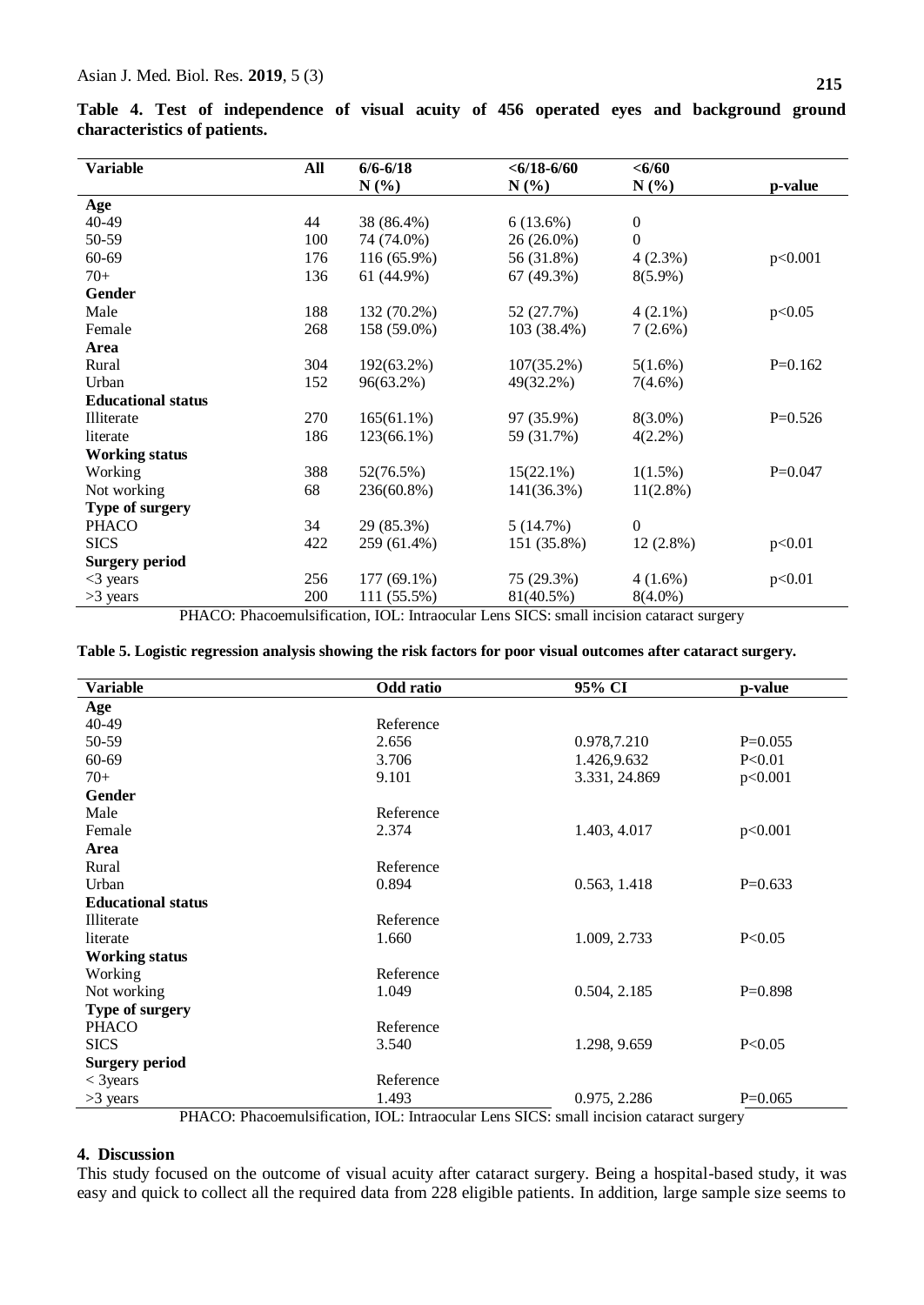have been an advantage in this study as it is likely to be representative in terms of volume of cataract surgery performed at the hospital, CEITC. The number of cataract operations was seen to be higher in patients with an age range from 60 to 90. Studies from other developing countries also reported a similar age range to this study (Lundström *et al.,* 2013; Olawoye *et al.,* 2011; Thapa *et al.,* 2011). Cataract surgery rate was found to be greater in female patients than male patients, which was also evidenced in several studies (Yuan *et al.,* 2015). It has been reported that women have slightly increased the age-adjusted risk for cataract (Olawoye *et al.,* 2011) while another study claim that longer life expectancy of the female is the reason for this higher prevalence of cataract surgery (Marmamula *et al.,* 2016). This study has shown that a small number of patients had received a formal education, although it is not surprising for this age group when considering the educational context of Bangladesh and other developing countries where elderly is less educated.

Similar to other studies (Ilechie *et al.,* 2012; Murthy *et al.,* 2009; Yuan *et al.,* 2015), this survey found that SICS was the most preferred surgical procedure among the other techniques, despite the fact that overall better visual outcome was seen in PHACO surgery. SICS was highly preferred as it is cost-effective and can produce a considerably improved visual outcome. It also points out that there is a transition from intra capsular cataract extraction (ICCE) with aphakic spectacle correction to phacoemulsification and small incision cataract surgery with intraocular lens (IOL) implantation, as this study found only one patient with ICCE.

In this study, the overall outcome of good presenting VA (63.6%) was comparable and better than what was reported in other cataract-related studies conducted in Bangladesh (Bourne *et al*., 2003; Lindfield *et al*., 2008) and its neighbors such as India, and Nepal, Pakistan (Matta *et al.,* 2016; Thapa *et al.,* 2011). Nevertheless, this finding was poor when compared with developed countries (Lundström *et al.,* 2013). In addition, this study should produce a much better outcome as it excluded complicated cataracts and was conducted in a hospital setting, whilst population-based studies include all type of cataract patient. However, patients who underwent cataract surgery many years ago might have been responsible for this poor outcome, while in this study almost half of the patients had had their surgery three years before.

Nonetheless, this study shows that a significant improvement of visual acuity had been gained after best correction, as over two-thirds of the operated eyes (88.2%) had gained vision >6/18 with the best correction. A large number of cataract outcome studies also demonstrate that in many cases the outcome of visual acuity had improved after best correction. Studies claim that incorrect biometry calculation or IOL section might be the reason for this high amount of refractive error (Kandel *et al.,* 2010; Murthy *et al.,* 2009).

In 1998, the World Health Organization proposed guidelines to monitor the outcome of cataract surgery in terms of presenting and best corrected visual acuity (Matta *et al.,* 2016). It recommended that cataract surgery should restore visual acuity > 6/18 in 80% eyes, and after best correction this should be 90%. However, outcomes of this survey did not meet the WHO standard in terms of both PVA and BVA. On the other hand, a favorable result was found when comparing the poor outcome with the WHO recommended benchmark. This study had < 5% poor visual acuity outcome for both conditions, PVA in 2.4% eyes and BVA in 1.5% eyes.

In this study, the increased age of the patients was found to be one of the risk factors for visual outcome  $\langle 6/18$ . A growing body of research also evidenced that there is an association between older age and poor vision outcome (Bourne *et al.,* 2003; Matta *et al.,* 2016; Murthy *et al.,* 2009). Studies suggest that denser cataract and ocular co-morbidities might be the cause of these consequences in this age group, though some studies found this relation even after controlling for ocular comorbidities (Gogate *et al.*, 2011; Murthy *et al.,* 2009; Sonron *et al.,* 2015). Poor outcome was also observed in patients who were female and had educational status illiterate. Although this study was unable to explain the reasons for the connection between illiteracy and vison, poor outcome in the female patient has been found in many studies (Lundström *et al.,* 2013; Matta *et al.,* 2016)**.** It is likely that females do not have equal access to surgery as males or are unaware of the possibility of surgery at an early stage. However, a contradictory result has been found, and even no gender difference has been reported in some studies (Gogate *et al.,* 2011; Kandel *et al.,* 2010).

Despite these findings, the current study had some limitations. Even though a considerable sample size was chosen for this clinic-based study, it was not representative when compared with other population-based studies. Furthermore, this study did not assess the ocular co-morbidity and PCO, but these are potential risk factors that may affect the stability of good visual outcomes after surgery (Thapa *et al.,* 2011). As a result, further studies are needed to evaluate the co-morbidities and their effects on outcome.

In conclusion, this study has demonstrated that cataract surgery improves visual acuity in patients who had a poor vision before the operation. Results also highlighted that a careful pre-surgical evaluation is necessary in order to avoid refractive surprise after surgery and to achieve a satisfactory outcome. However, in developing countries like Bangladesh, regular monitoring of cataract surgical outcome should be carried out at hospital and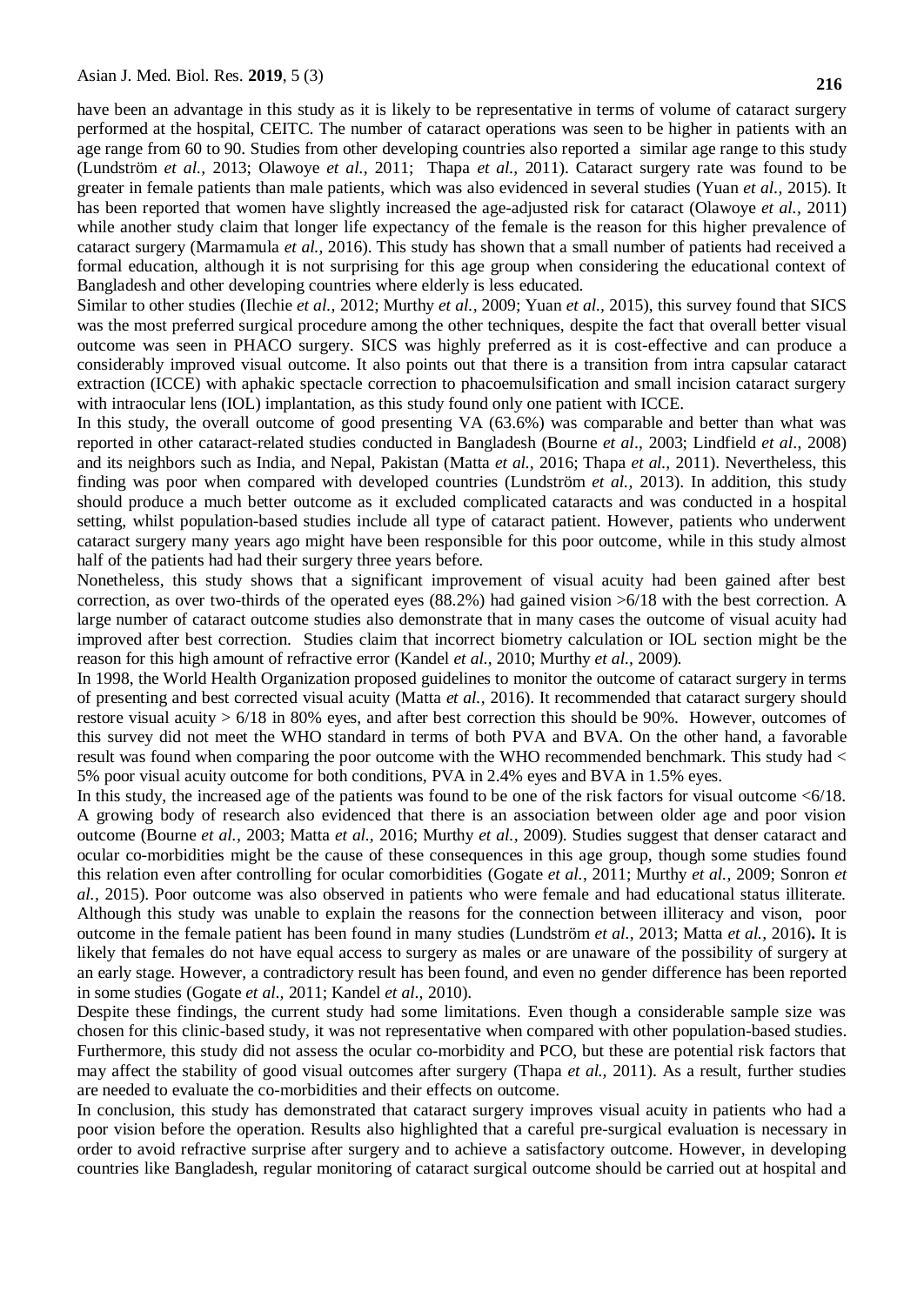population level so that obstacles can be identified in this area and appropriate measures can be taken to fill the gaps.

#### **Conflict of interest**

None to declare.

# **Reference**

- Astbury N, 2016. Improving cataract outcomes through good postoperative care. Community Eye Health, 29: 21–22.
- Bourne RRA, BP Dineen, SM Ali, DMN Huq and GJ Johnson, 2003. Outcomes of cataract surgery in Bangladesh: results from a population based nationwide survey. British Journal of Ophthalmology, 87: 813.
- Dineen BP, RRA Bourne, SM Ali, DMN Huq and GJ Johnson, 2003. Prevalence and causes of blindness and visual impairment in Bangladeshi adults: results of the National Blindness and Low Vision Survey of Bangladesh. British Journal of Ophthalmology, 87: 820.
- Farmer L, C Innes-Wong, C Bergman-Hart, RJ Casson and J Crompton, 2015. Visual acuity, quality of life and visual function outcomes after cataract surgery in Bali. Ophthalmic Epidemiology, 22: 274–282.
- Gogate P, V Vakil, R Khandekar, M Deshpande and H Limburg, 2011. Monitoring and modernization to improve visual outcomes of cataract surgery in a community eyecare center in western India. Journal of Cataract and Refractive Surgery, 37: 328–334.
- Hussen MS, KL Gebreselassie, MA Seid and GT Belete, 2017. Visual outcome of cataract surgery at Gondar University Hospital Tertiary Eye Care and Training Center, North West Ethiopia.
- Ilechie AA, BS Boadi-Kusi, OV Ndudiri and EA Ofori, 2012. Evaluation of Post-Operative Visual Outcomes of Cataract Surgery in Ghana. International Journal of Health Research, 5: 35–42.
- Isawumi MA, E Soetan, A Adeoye and CO Adeoti, 2009. Evaluation of Cataract Surgery Outcome in Western Nigeria. Ghana Medical Journal, 43: 169–174.
- Kandel RP, YD Sapkota, A Sherchan, MK Sharma, J Aghajanian and KL Bassett, 2010. Cataract surgical outcome and predictors of outcome in Lumbini Zone and Chitwan District of Nepal. Ophthalmic Epidemiology, 17: 276–281.
- Lindfield R, S Polack, Z Wadud, KA Choudhury, AKMM Rashid and H Kuper, 2008. Causes of poor outcome after cataract surgery in Satkhira district, Bangladesh. Eye (London, England), 22: 1054–1056.
- Lindfield, Robert, I Kocur, H Limburg and A Foster, 2012. Global initiative for the elimination of avoidable blindness. In G. J. Johnson, D. C. Minassian, R. A. Weale, & S. K. West, The Epidemiology of Eye Disease (3rd ed., pp. 601–606).
- Lundström M, P Barry, Y Henry, P Rosen and U Stenevi, 2013. Visual outcome of cataract surgery; Study from the European Registry of Quality Outcomes for Cataract and Refractive Surgery. Journal of Cataract & Refractive Surgery, 39: 673–679.
- Marmamula S, RC Khanna, K Shekhar and GN Rao, 2016. Outcomes of Cataract Surgery in Urban and Rural Population in the South Indian State of Andhra Pradesh: Rapid Assessment of Visual Impairment (RAVI) Project. PLOS ONE, 11: e0167708.
- Masum MAA, MKH Khan and MA Hossain, 2015. Visual outcome and complications of manual small incision cataract Surgery (MSICS) in a peripheral CMH. Journal of Armed Forces Medical College, Bangladesh, 10: 14–18.
- Matta S, J Park, GPS Shantha, RC Khanna and GN Rao, 2016. Cataract Surgery Visual Outcomes and Associated Risk Factors in Secondary Level Eye Care Centers of L V Prasad Eye Institute, India. PLOS ONE, 11: e0144853.
- Murthy GVS, P Vashist, N John, G Pokharel and LB Ellwein, 2009. Prevalence and vision-related outcomes of cataract surgery in Gujarat, India. Ophthalmic Epidemiology, 16: 400–409.
- Olawoye O, A Ashaye, C Bekibele and B Ajayi, 2011. Visual outcome after cataract surgery at the university college hospital, Ibadan. Annals of Ibadan Postgraduate Medicine, 9: 8–13.
- Simon SS, YE Chee, RI Haddadin, PB Veldman, S Borboli-Gerogiannis, SC Brauner…TC Chen, 2014. Achieving Target Refraction after Cataract Surgery. Ophthalmology, 121: 440–444.
- Sonron E, V Tripathi, P Bridgemohan and S Sharma, 2015. A retrospective study on the outcomes of cataract surgery in an Eastern Regional Health Authority hospital of Trinidad and Tobago. Peer J, 3.
- Thapa SS, S Khanal, I Paudyal, SN Twyana, S Ruit and GHMB van Rens, 2011. Outcomes of cataract surgery: a population-based developing world study in the Bhaktapur district, Nepal. Clinical & Experimental Ophthalmology, 39: 851–857.